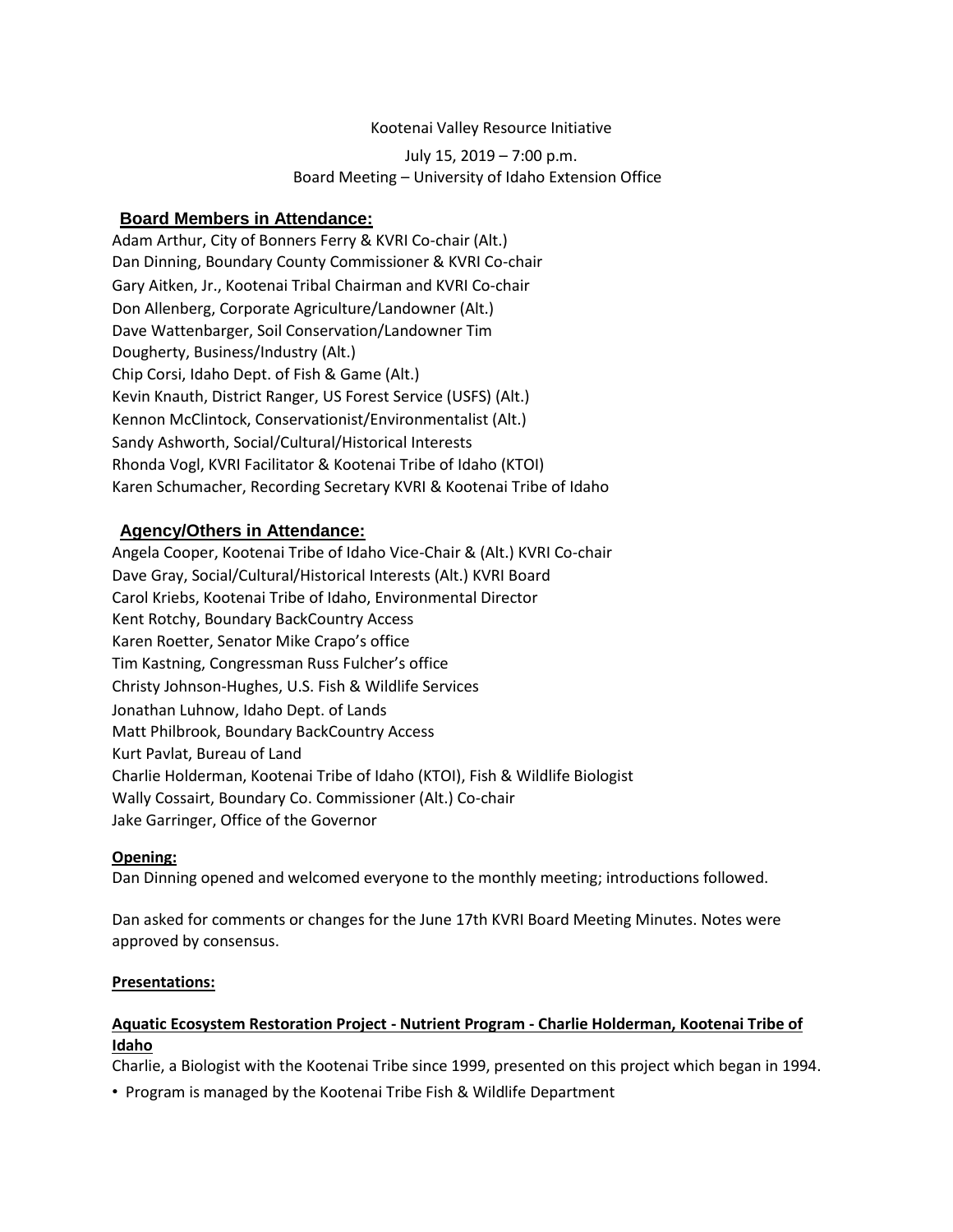- Aimed at improving the nutrients of the Kootenai River for the purpose of positively affecting the entire ecosystem. The Nutrient Program is not directed towards any particular species.
- Funded by Bonneville Power Administration.

The river was once one of the most productive watersheds in the Pacific Northwest. The two biggest challenges to the ecosystem have been losses and changes caused by the development of the Libby dam, a large hydropower and flood control facility, and, the loss of thousands of acres of wetland habitat to farming during the early to mid 1900's.

- Both actions were devastating to key ecological functions
- Sampling revealed a significant drop in Phosphorus below the dam.
- An Agricultural grade fertilizer of 10-34-00 Liquid Ammonium Poly-Phosphate is being added to the Kootenai River.
- Seasonal additions averaging thirteen thousand gallons of nutrients are being added each year.
- Sampling done following the additions from 2003 to 2014 show a significant increase in aquatic insects, bio-mass and, as a result, fish numbers, size and catch rate.

These results are overall thought to be satisfactory with the downside being that they are possibly not adding enough nutrients because the effects are limited to about 15 miles below treatment site. The area downstream of Bonners Ferry is not benefiting much. Some discussion is in process regarding the placement and timing of adding more nutrients.

Discussion was had regarding the overly high levels of nutrients found in most rivers. Carol Kriebs, Environmental Director for the Kootenai Tribe, discussed the benefits that may be seen when/if the Libby Dam is able to begin releasing from the bottom door versus the top. It is hoped that current efforts to dredge the area around the door will result in its functionality and will reduce the amount of flushing of nutrients currently being seen.

#### **Charlie's full presentation is available on the KVRI website at** [www.kootenai.org](http://www.kootenai.org/)

#### **Committee Updates:**

#### **Forestry Committee Update:**

Kevin Knauth, USFS discussed ongoing projects

- Sale activity
	- o Two actively being logged
		- Deer Stew is ongoing; expect work to go through end of July for harvest/haul
		- Hell-Roaring has started the timber felling operations and will be hauling soon
- Road Projects
	- $\circ$  Saddle Pass reconstruction continues; gravel being hauled from the pits in Grass Creek. Contractor continues the grinding of asphalt on Smith Creek road. Road will then be treated with calcium chloride and rolled.
	- o Blading and Brushing work continues on other roads
- Westside Road Restoration project is in the planning stages. Data is being collected this summer with a possible November scoping and a draft decision by July 2020. Final Decision likely in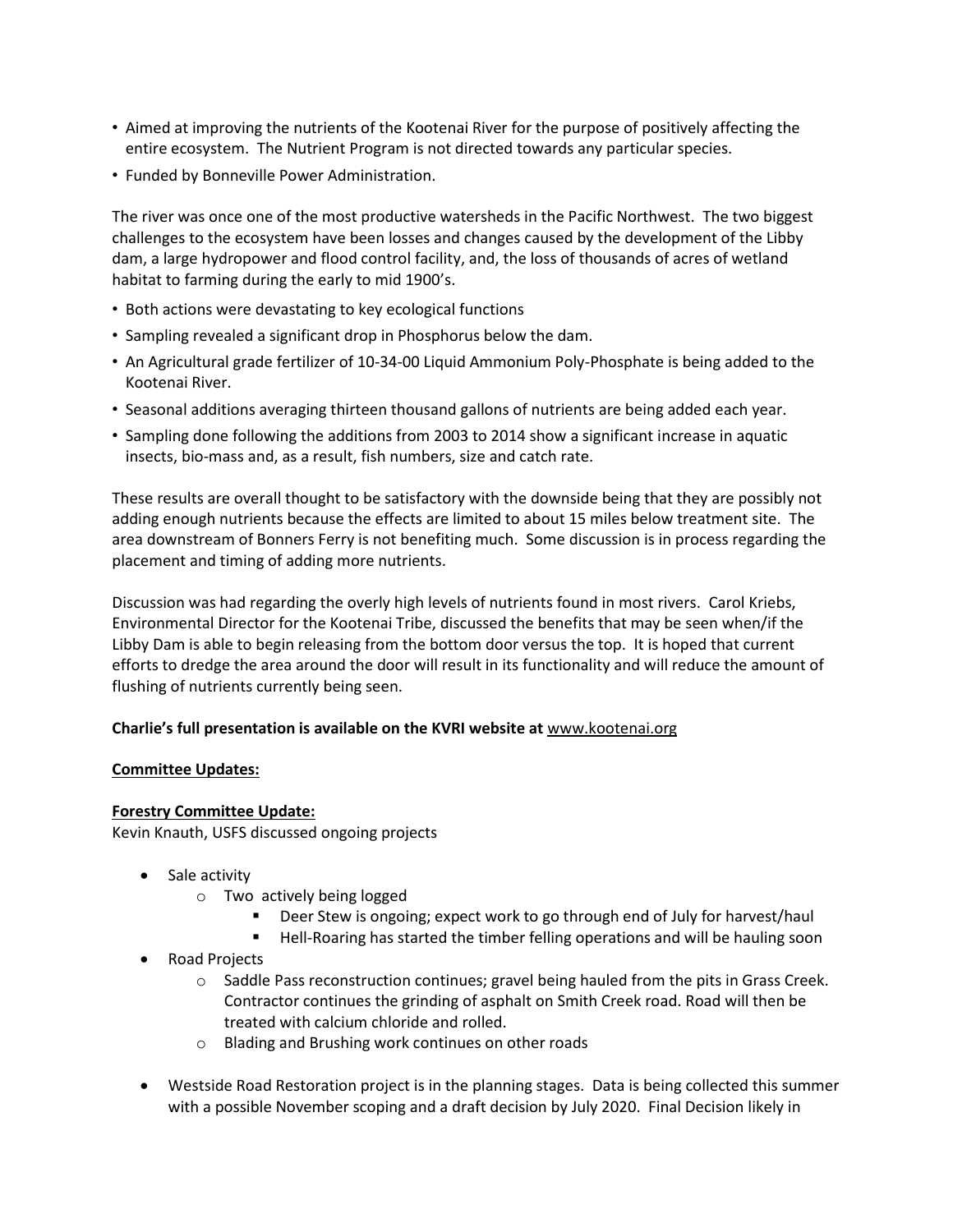October, 2020. Timber Sales thought to be planned for 2021, 2022 and 2023. Not hearing much input yet - A field trip/meeting is planned for this August. We are hopeful that the field trip will generate more ideas from the public for this project.

- Grouse BMU road project in objection period. Objections will be accepted until August  $5<sup>th</sup>$ .
- Prescribed burn in the Buckskin project area may be implemented in late August this year.
	- $\circ$  This earlier than normal burn window is necessary to meet the objectives of the project
	- $\circ$  We've been staggering the burning in this project area so that one burn unit can have time to recover before we burn the adjacent units.
	- $\circ$  Decision of when to do this is based highly on the measured fuel moisture. 1000-Hr Fuel Moisture is higher this year (at 21% now versus 16% in 2017) meaning it might be a good year for an early season burn.
	- o Process is geared towards improving forage (huckleberries) for big-game and grizzly bears and to improve general forest condition.
	- $\circ$  3 areas are being looked at for early season burning on the Idaho Panhandle Buckhorn area has the highest probability of happening due to its remoteness and low impacts from smoke.

Shared Stewardship update provided:

**Concept:** Forested lands in Idaho are broken into ownerships (USFS, IDL, BLM, private). These different lands usually have different management missions. Instead of each agency focusing strictly on their own missions, Shared Stewardship seeks to bring these ownerships together under certain shared purposes.

- Governor Brad Little asked for two identified areas (One North, one South)
- The northern area is on the Idaho Panhandle National Forests
- Goal is to double the number of acres treated on Federal Forest lands by 2025.

#### **TMDL update:**

Rhonda Vogl KVRI Facilitator:

Noted we received a letter from the EPA approving The TMDL for the lower Kootenai and Moyie Subbasins. Rhonda discussed the Potential Natural Vegetation (PNV) method used in this temperature TMDL. Thanks to Bob at DEQ and the Citizens monitoring group for the data to support the decision process.

Subcommittee Meeting for TMDL scheduled for November 7th at 8:30 a.m. at the Tribal Office

#### **Grizzly Bear Subcommittee meeting update:**

SubCommittee Meeting for Grizzly Bear Recovery is scheduled for November 18th at 10:00 a.m. at the Tribal Office. Wayne Kasworm will be there and then will be presenting at the KVRI meeting that evening.

#### **Wetlands/Riparian Subcommitee**

In the near future, we will be scheduling a meeting for this subcommittee as well.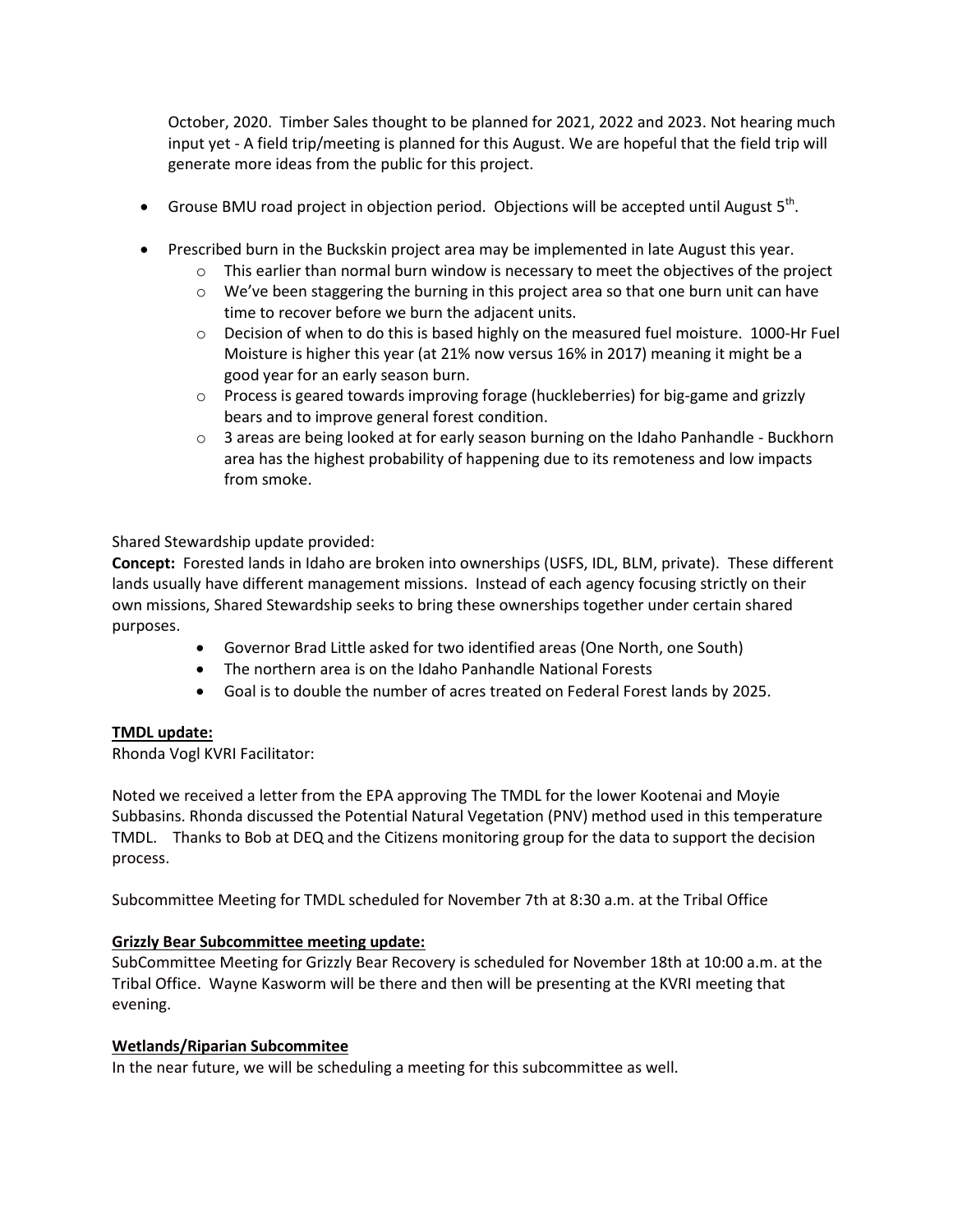# **Fairbooth:**

No KVRI Meeting in August - instead the KVRI Board is invited to join us at the Fairgrounds on August 13th - 5pm to help set up the fair booth followed by dinner. Please RSVP to Karen by August 5th.

**Correspondence:** Zoe McAlear, summer fellow in college in Salt Lake City in the Environmental Dispute Resolution Program requested an interview with a KVRI Board member or members for a case study. Dan Dinning has offered to facilitate this. Board was asked to approve. Approval given.

#### **Old/New Business:**

Dan discussed the Riverside Project public meeting.

- To be held on July 23rd at 6pm at the Boundary county Fairgrounds, Memorial Hall.
- Residents and those with use and interests for that corridor urged to attend and supply input.

# **Karen Roetter, Regional Director for Senator Mike Crapo**

• Senator Crapo will be in Boundary County Aug 6th and 7th for Townhall meetings. Locations/Times for Naples and Eastport will be emailed to Rhonda Vogl.

# **Tim Kastning, Regional Director for Congressman Russ Fulcher**

- Congressman Fulcher's Chief of Staff, Cliff Bayer, will be in the District Wednesday and Thursday, July 16 & 17.
- Locations are Sandpoint and Shoshone County.

# **Christy Johnson-Hughes, U.S. Fish and Wildlife**

- Greg Hughes, State Supervisor, has retired. Chris Swanson is acting State Supervisor. Kathleen Hendricks is filling Chris's vacancy. They are expected to hold these temporary positions for an extended period while identifying Greg's permanent replacement.
- Discussion regarding the release of White Sturgeon recovery draft revision plan article in the newspaper. Dan emphasized the importance of advance notification to KVRI board members allowing the opportunity to support. Reiterated that that type of shared cooperation is why KVRI was formed, allowing for all three chairs to hear the same thing at same time. Agreed.
- Caribou Lawsuit update Notice of intent to sue. This is pending litigation so there is nothing we can talk about. It is about a missed deadline on critical habitat. We are referred to headquarters office for any questions. Same thing for the bear baiting lawsuit; we cannot talk about pending litigation.

Jake Garringer, North Idaho Field Director, Office of the Governor was thanked for coming tonight. Jake was invited to participate in KVRI meetings as well as any KVRI subcommittee meetings

#### **Chip Corsi – Idaho Fish and Game**

 Reported 4 more animals out of Libby, MT tested positive Chronic Wasting Disease (CWD). Reminded group that no evidence as of yet indicates the disease crosses from animal to humans, but Center for Disease Control recommends game meat from animals harvested in areas where CWD occurs be tested, and that meat testing positive not be consumed. IDFG will be doing an already planned full sampling regimen in northern Idaho this year; expecting to collect samples from 150 or more deer from around the region for testing. Discussions followed: